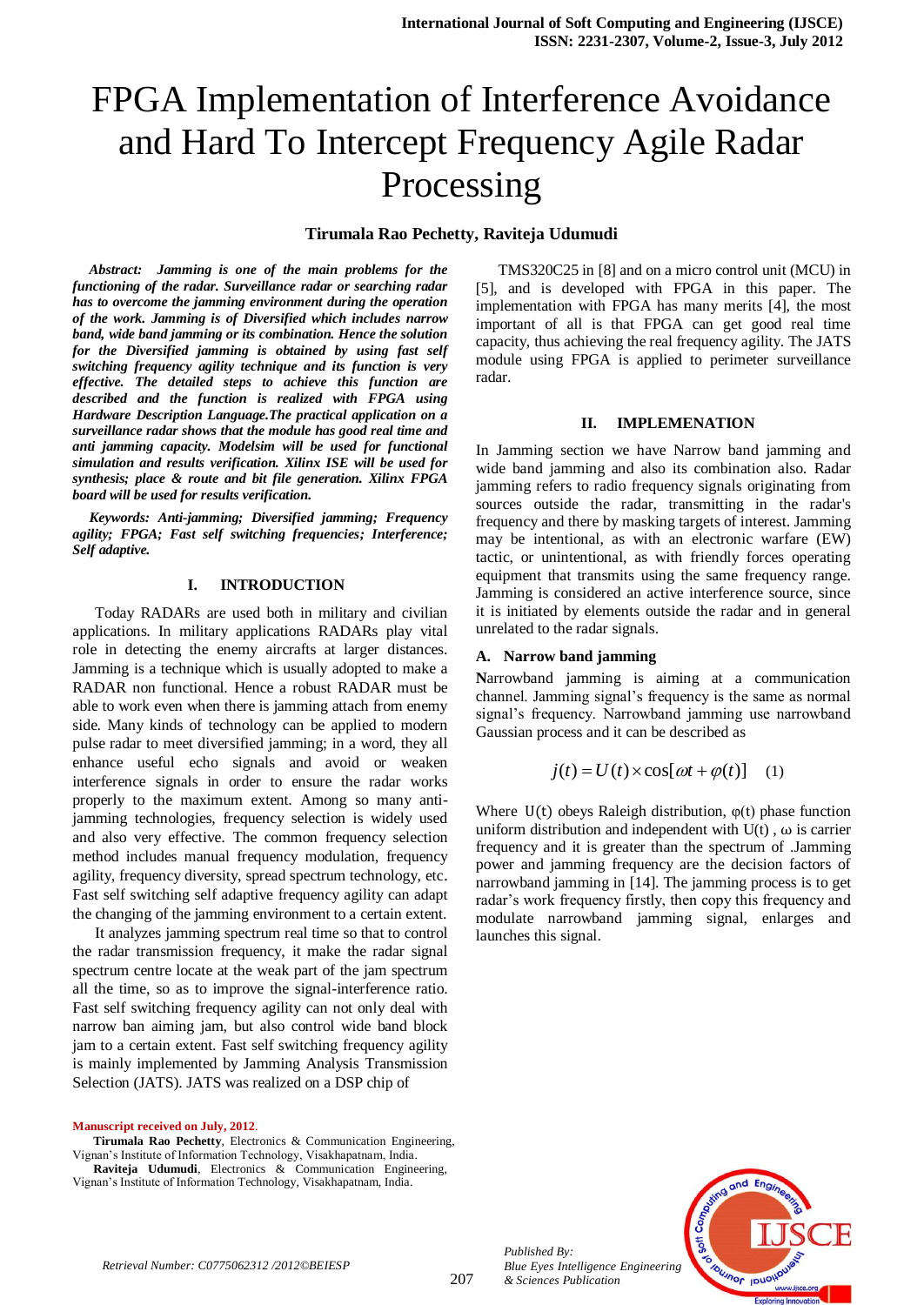

**Figure 1. Frequency Agile RADAR block diagram**





## **B. Wideband jamming**

Wideband jamming is a common form of jamming. It adds jamming energy to the whole spectrum bandwidth of the signal. The determined parameters are jamming power in [8]. Wideband jamming is usually generated by Gaussian white noise and it probability distribution can be expressed as

$$
f(x) = \frac{1}{\sqrt{2\prod \sigma}} \exp(-\frac{x^2}{\sigma^2}) \tag{2}
$$

Where x is noise amplitude,  $\sigma$  is noise standard deviation.

The jammer section will generate four different types of noises and that noise signal is added to the radar signal. The

types of noises are the wide band noise, the narrow band noise and the combination of above two. Here we take a jamming bit selector with two bit selection to generate one of the four different noises(00,01,10,11) from the jamming section.

In vhdl implementation narrow band and wide band noise signals are generated using randn look up table, of that cosine signal is attached using NCO (Numerically controlled oscillator).

To the jammer noise by default channel noise is added i.e. Additive white Gaussian noise.



*Published By:*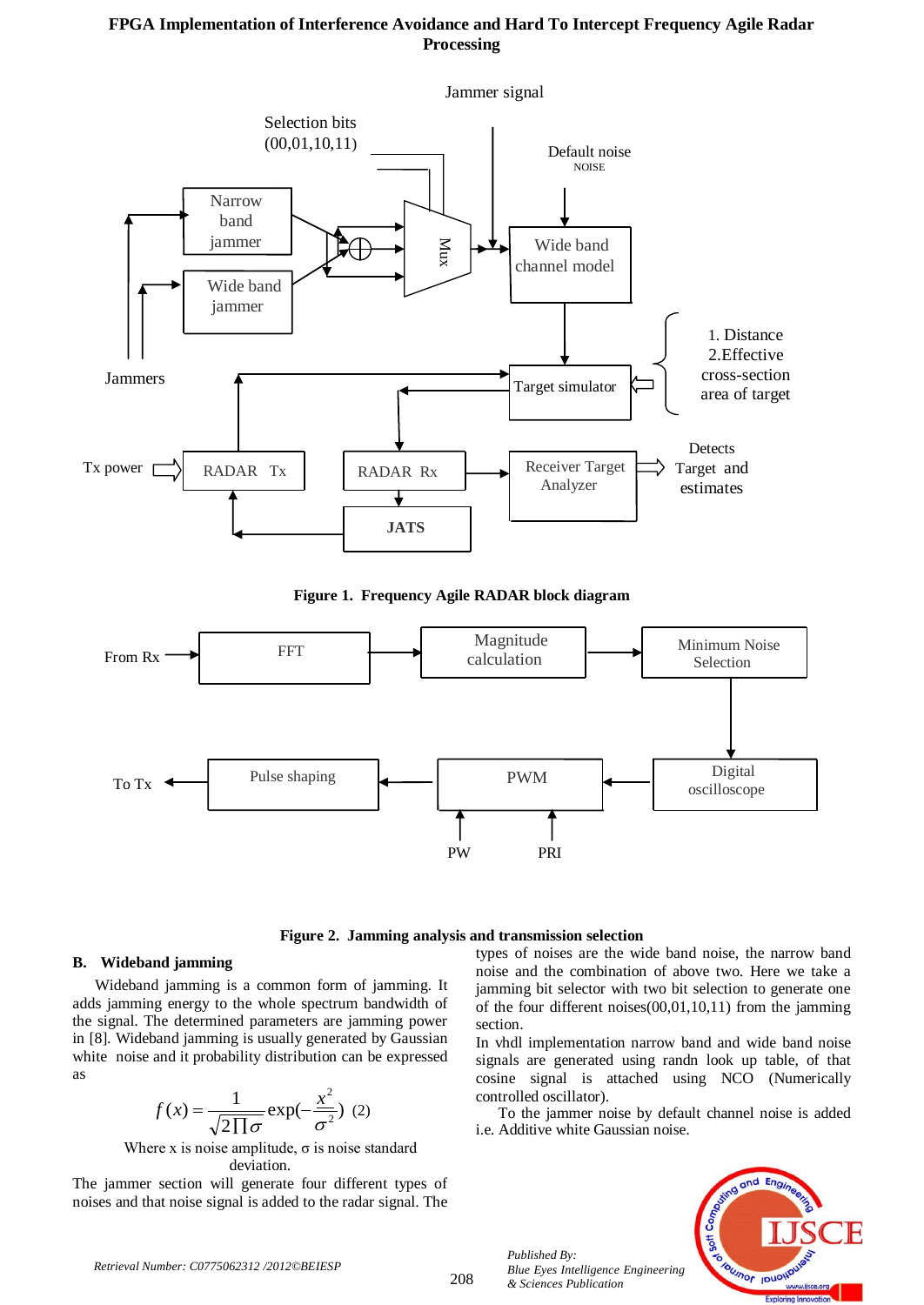## **C. Additive white Gaussian noise**

The AWGN channel is represented by a series of outputs at discrete time event index  $i$  in [16].  $Y_i$  is the sum of the input  $X_i$  and noise,  $Z_i$ , where,  $Z_i$  is independent and identically distributed and drawn from a zero-mean [normal](http://en.wikipedia.org/wiki/Normal_distribution) [distribution](http://en.wikipedia.org/wiki/Normal_distribution) with [variance](http://en.wikipedia.org/wiki/Variance)  $n$  (the noise). The  $Z_i$  are further

assumed to not be correlated with the  $X_i$  in [10]

$$
Z_i \approx N(0, n) \quad (3)
$$

$$
Y_i = X_i + Z_i \quad (4)
$$

Additive white Gaussian noise is generated using randn look up table

Of these jammer noises, one is selected through multiplexer along with it default noise channel is added and given to Target simulator.

## **III. TARGET SIMULATOR**

In target simulator the radar signal and jamming signal combined signal will detect the target distance and the cross section area of the target in [1].

Radar cross section of the target is denoted by  $\sigma$  and is given by σ

$$
\sigma = \frac{power \ reflected \ toward \ source / unit \ solid \ angle}{incident \ power \ density / 4\pi}
$$

$$
\sigma = 4 \prod R^2 \frac{|E_r|^2}{|E_i|^2} \quad (5)
$$

Where R is the range to the target, Er is the electric field strength of the echo signal back at the radar and Ei is the electric field strength incident on the target in [1]. The echo signal will move to the radar receiver. As the noise is more than that of original signal frequency, the noise over comes the echo signal from the target, so the radar did not detect of the Target. The echo signal will move to the radar receiver. In the radar receiver the JATS will be processed.

In JATS the echo signal will processed by the FFT algorithm and find the magnitude spectrum from it will select the minimum frequency value and it shifts the radar signal to that minimum frequency. From this the radar signal can overcomes the jamming signal. This is the process of selecting minimum noise frequency and hence fast self switching frequency is achieved and implement by using hardware FPGA.

In Vhdl implementation, entity inputs are radar signal with noise, channel noise. Radar signal with noise and added channel noise, totally it is channel out in entity output, this is given to target simulator.

# **A. Fast fourier transform**

The Fourier transform defines a relationship between a signal in the time domain and its representation in the frequency domain. Being a transform, no information is created or lost in the process, so the original signal can be recovered from knowing the Fourier transform, and vice versa in [17].The Fourier transform of a signal is a continuous complex valued signal capable of representing real valued or complex valued continuous time signals. Output of fft is given to magnitude calculation.

From the definition of DFT of size N:



#### **Figure 3. Basic butterfly structure**

In Vhdl implementation 64 bit fast Fourier transform generation is done using Xilinx IP.

#### **B. Magnitude Calculation**

The tool allows you to view these complex valued signals as either their real and quadrature (also known as imaginary) components separately, or by a magnitude and phase representation. You may switch between these two representations at any point. Mathematically switching between the two representations for a given complex value can be expressed as

$$
|X| = \sqrt{X_r^2 + Y_i^2} \quad (7)
$$
  

$$
\angle X = \tan^{-1}(\frac{X_i}{X_r}) \quad (8)
$$

Equivalently,

$$
X_r = |X|\cos(\angle X) \quad (9)
$$

$$
X_r = |X|\sin(\angle X) \quad (10)
$$

where  $|X|$  and  $|Y|$  are the magnitude and phase of the complex number, and Xr and Xi are the real and quadrature components of the complex number.

Magnitude calculation is assigned as sq\_mag\_out in vhdl language.

The function is  $sq_{mag} \leq sq_{re} + sq_{im};$ 

In JATS the vhdl implementation finds out fft\_max\_code (maximum magnitude index) and fft\_min\_code (minimum magnitude index) for frequency selection.

#### **IV. DIGITAL OSCILLOSCOPE**

The digital storage oscilloscope [DSO] is now preferred type for most industrial applications. It replaces the unreliable storage method used in analog storage scopes with digital memory, which can store data as long as required without degradation. It allows complex processing of the signal by high-speed digital signal processing circuits in [3].

# **V. DIRECT DIGITAL SYNTHESIZER(DDS)**

Direct digital synthesis (DDS) is a method of producing an analog waveform usually a sine wave by generating a time-varying signal in digital form and then performing a digital-to-analog conversion. Because operations within a DDS device are primarily digital, it can offer fast switching

between output frequencies, fine frequency resolution, and operation over a broad

*Published By:*

*& Sciences Publication* 



*Retrieval Number: C0775062312 /2012©BEIESP*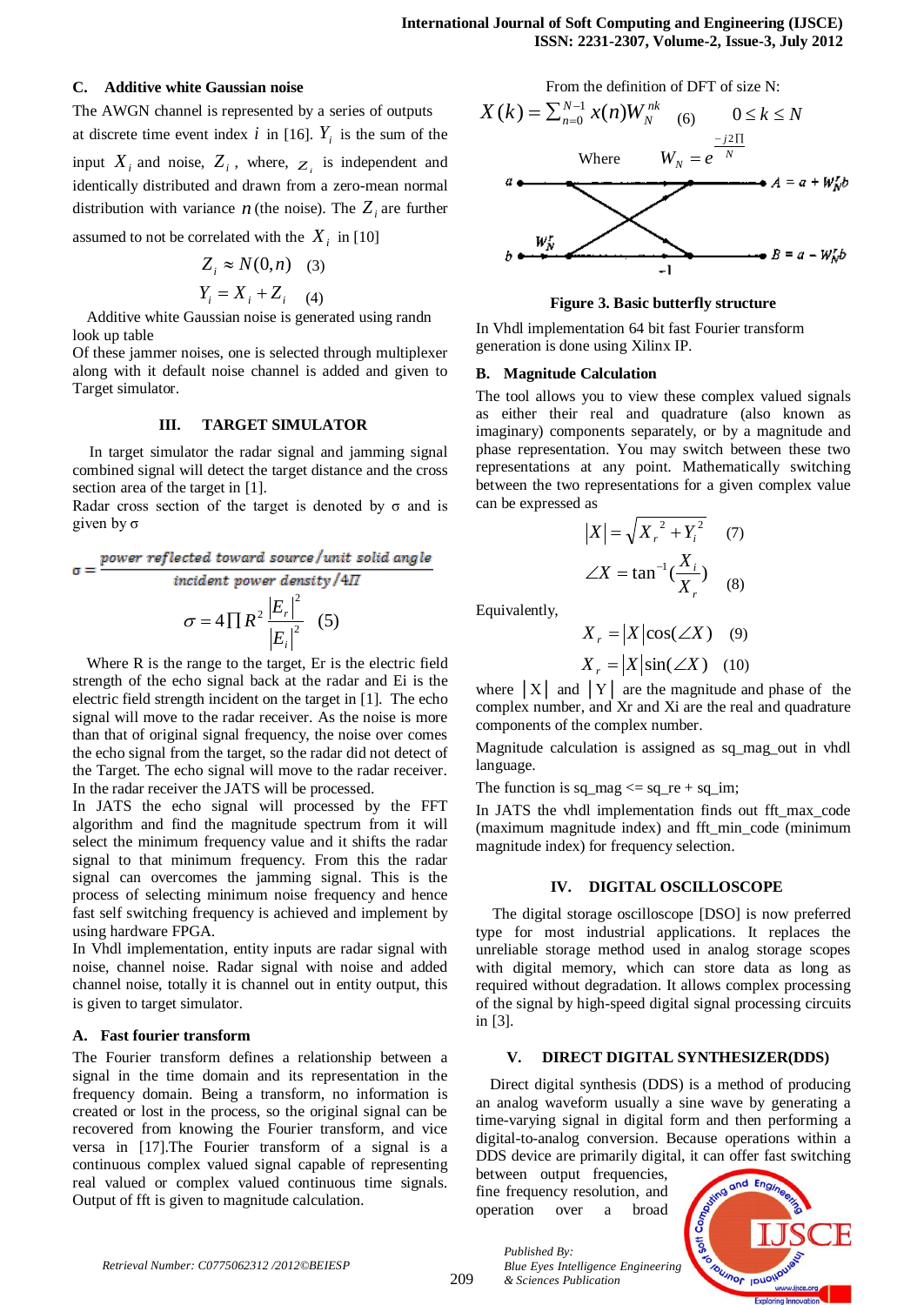spectrum of frequencies in [17].

## **Figure 4. Jamming analysis flow chart**

# **VI. PULSE WIDTH MODULATION(PWM)**

Pulse-width modulation (PWM), or pulse-duration modulation (PDM**)**, is a commonly used technique for controlling power to inertial electrical devices, made practical by modern electronic power switches.

The main advantage of PWM is that power loss in the switching devices is very low. When a switch is off there is practically no current, and when it is on, there is almost no voltage drop across the switch. Power loss, being the product of voltage and current, is thus in both cases close to zero. PWM also works well with digital controls, which, because of their on/off nature, can easily set the needed duty cycle in [15].

Modelsim will be used for functional simulation and results verification. Xilinx ISE will be used for synthesis, place & route and bit file generation. Xilinx FPGA board will be used for results verification. Synthesis report is also displayed which tells device utilization parameters and timing summary. Device utilization parameters consists of percentage utilization



Simulation results

of flips flops, LUT table, i/o blocks, Rams etc. In timing summary we see delays, maximum output time after clock, minimum input arrival time before clock, maximum combinational path delay. The simulation result of the architecture with various parameters taken i.e. Jammer bits (0,1) which means narrowband jamming noise and also channel noise is added to the radar signal. This forwarded to JATS for the fft to perform and to give max code and min code. In fig.4 Min code (minimum magnitude index) corresponds to low noise frequency, its value is 24 and max code (maximum magnitude index) is 23 where noise is more. So, to this corresponding min code frequency value the radar signal is switched. Hence jamming is avoided. And also target distance is also found at 1158. In this way jamming frequency is avoided through switching and also target distance is found out. Target distance estimation value is seen. Echo found indication is given through 0 or 1. If 0 then echo not found and if 1 then echo found, therefore various parameters are observed.

# **VII. REALIZATION WITH FPGA**

In this project an architecture to achieve self switching type agile RADAR is realized with FPGA using Hardware Description Language (VHDL) , the validity is proved by suitable test signals. The self-adaptive frequency agility module can analyze the type of jamming to select transmitting frequency to avoid the frequencies which have interference, under frequency diversity and fixed frequency, respectively. The high level blocks include jamming analysis, monitor control and receiver. We use Xilinx real time pipelined FFT core for spectrum estimation block.

## **VIII. SYNTHESIS RESULT**

In the synthesis result we will get device utilization summary and timing summary.

In the device utilization summary, selected device is Vertex 4-vlx15sf363-12. Number of slices used for the project is 14%. Number of slice flip flops used is only 3%. Number of 4 input LUTS is 12%, Number of input, outputs used is 23. The percentage utilization shows that very fast processing is done. Hence speed factor is very importantly considered. In timing summary we see minimum period 3.703ns. Maximum output required time after clock is 7.521ns. which is in terms of nano-seconds hence very short time utilization.



*Published By:*

*& Sciences Publication* 

*Blue Eyes Intelligence Engineering*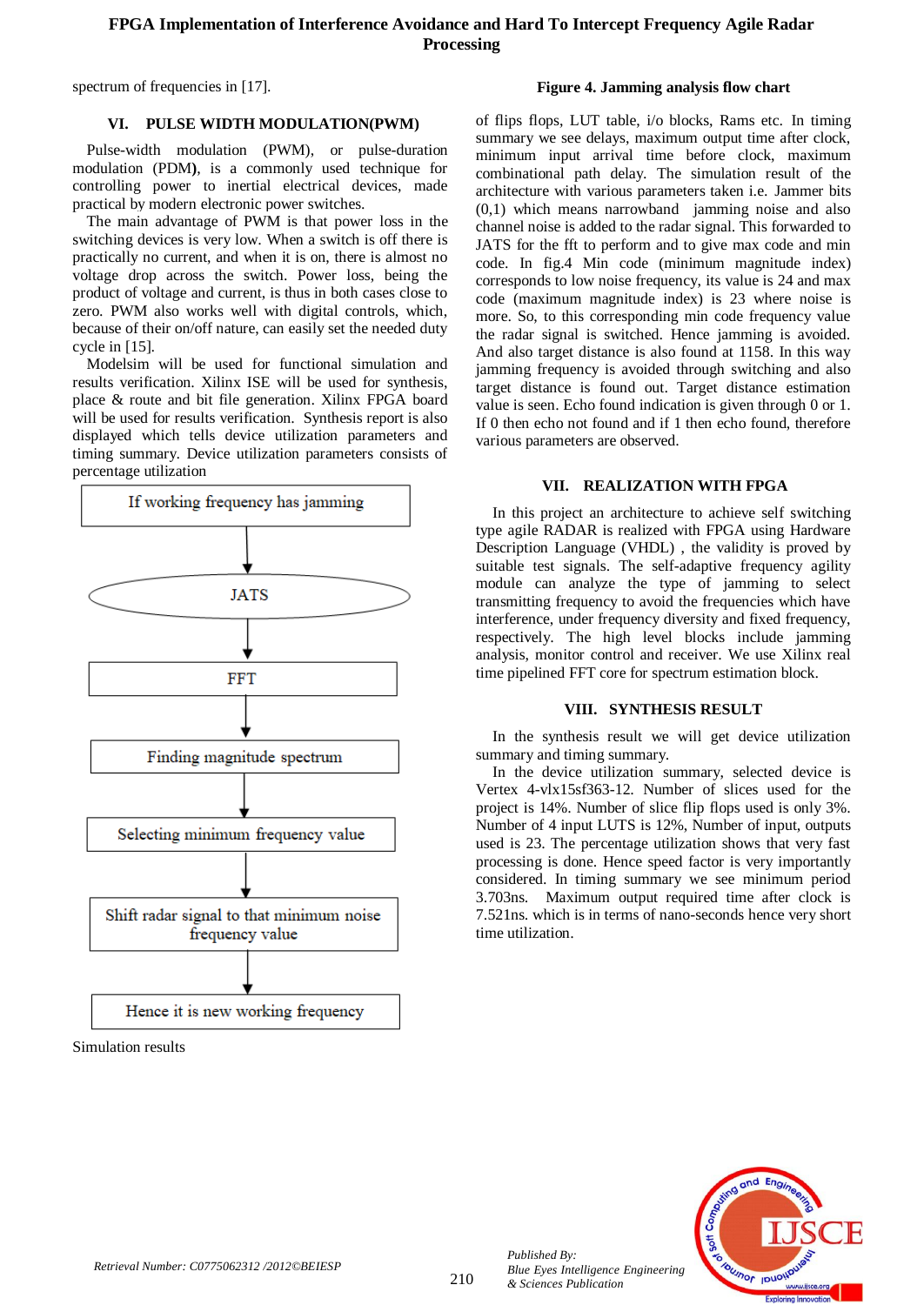

**Figure 5. Simulation of upper part consists of radar pulse, jammer selection, clock, channel noise**



**Figure 6. The lower part consists of fft max and min values, distance values**

# **IX. CONCLUSION**

Anti-jamming is an issue that must be resolved on searching radar or surveillance radar. In this paper, the jamming analysis and transmission selection module is performed under fixed frequency mode and frequency diversity mode, detailed working flow is discussed, the key steps are considered, and the function is applied to Xilinx Spartan 3E board. The frequency analysis result displays on the monitor and control terminal, which is clear at a glance. During practical application, this module acquires satisfactory real time anti-jamming effects.

# **REFERENCES**

- 1. Merrill I. Skolnik "Introduction to Radar systems" third edition.
- 2. Fred Nathanson, J. Patrick Rally "Radar Design Principles" second edition.
- 3. Merrill I. Skolnik, "RADAR HANDBOOK" 3<sup>rd</sup> edition.
- 4. U. Meryer-Base and L. Liu, Digital Signal Processing with Field Programmable Gate Arrays, 2nd ed., Beijing, China: Tsinghua University Press, 2006.
- 5. C. S. Li, J. Li, and C. G. Sun, "Anti-jamming Scheme Design of Ground-wave Over-the-horizon Radar to Radio Station," Shipboard Electronic Countermeasure, Vol.31, No.4, pp.45-46, Aug. 2008.
- 6. Y. Chen, "Analysis of Anti-jamming Technique of Search Radar," Radio Engineering, vol. 37, No.7, pp. 44–46, 2007.
- 7. Y. Jiang and S. H. Huang, "Evaluation of Searching Radar ECCM Capability," Ship Electronic Engineering, No.3, pp. 113–116, 2005 .
- 8. X. Y. Ma, J. B. Xiang, Y. S. Zhu and J. M. Qing, Radar Signal Processing, 1st ed., Changsha, Hunan, China: Hunan Science and Technology Press, 1999.
- 9. H. X. Huang and H. Xu, "Analysis and Evaluation on Radar Frequency Agility Capability," Aerospace Electronic Warfare, No.1, pp: 21–24,2001.
- 10. Buccella.C "Digital control of power converters-A survey", Industrial informatics, IEEE transactions, volume pp, issue 99, 2012.
- 11. Giorgio's Dimitra Kopoulos, Christoforos Kachris, "Scalable arbiters and multiplexers for FPGA interconnection networks". IEEE computer society, International conference on field programmable logic and application, 2011.
- 12. Agarwal.A "Design of FPGA based controller for trapezoidal modulated cyclo-inverter," Information and Automation for Sustainability (ICIAFS) , International conference, 2010.
- 13. Ahmad,R. "Implementation of IEEE 802.15.4-based OQPSKpulse shaping block on FPGA".IEEE international conference on computer applications and industrial electronics (ICCAIE),2011.
- 14. Yuqing Huang, Zaiying Yao, Fanrong Shi, "Research of Jamming signal's feature extraction of LFM pulse compression Radar, Information engineering and applications lecture notes in electrical engineering volume 154, pp 839-846,2012.



*Published By:*